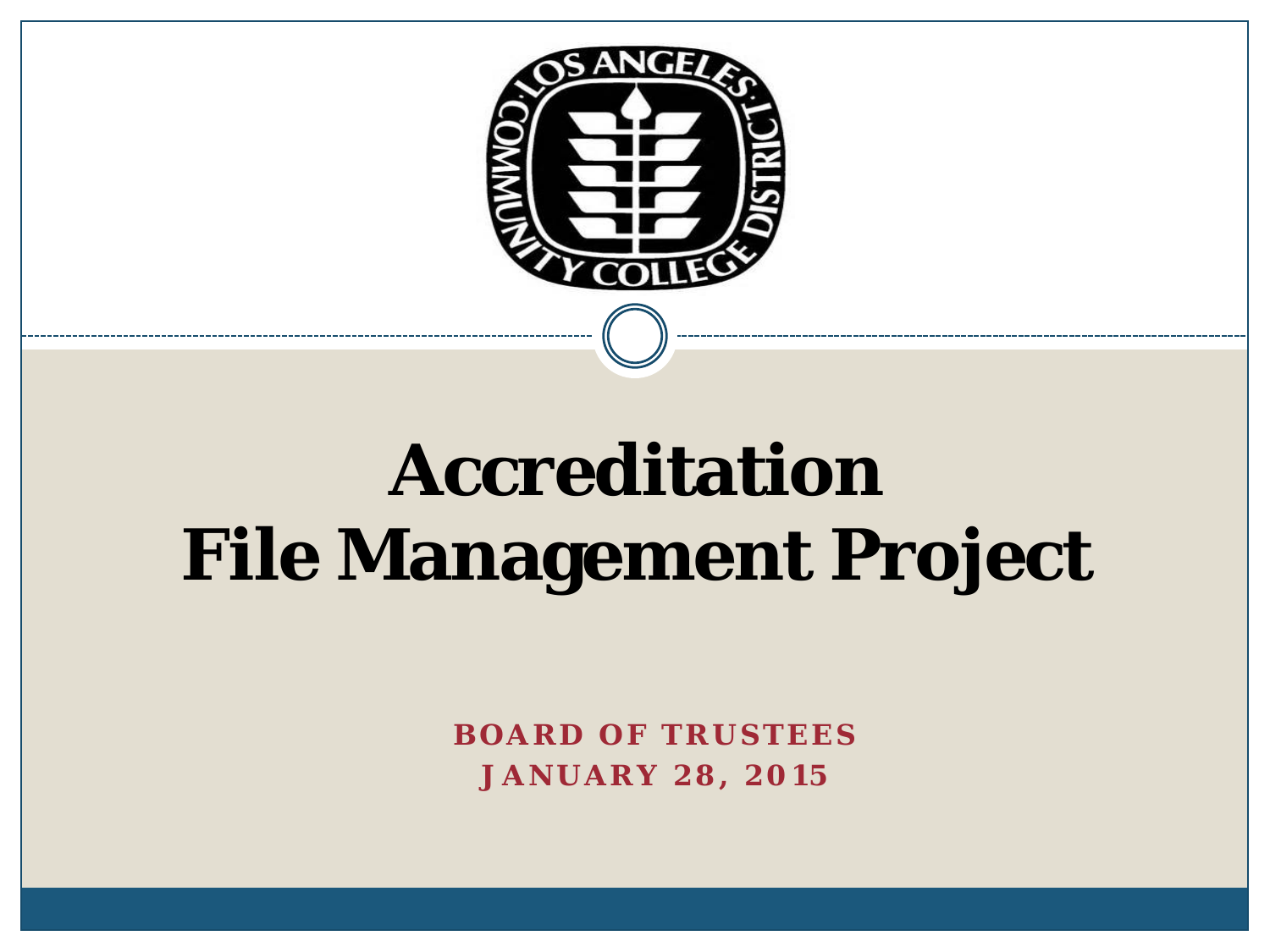## **Recent Examples of District Responses, Evidence and Reports**

|                        | <b>Example 3 EXECO</b> Special Report                                                                            |
|------------------------|------------------------------------------------------------------------------------------------------------------|
| October 2013<br>$\Box$ | <b>LACCD Follow-up Report</b>                                                                                    |
| $\Box$ March 2014      | <b>District Responses and Evidence for Valleyside</b><br><b>Colleges and Southwest College Follow-up Reports</b> |
| October 2014<br>□      | <b>District Responses and Evidence for Seaside Colleges</b>                                                      |
|                        |                                                                                                                  |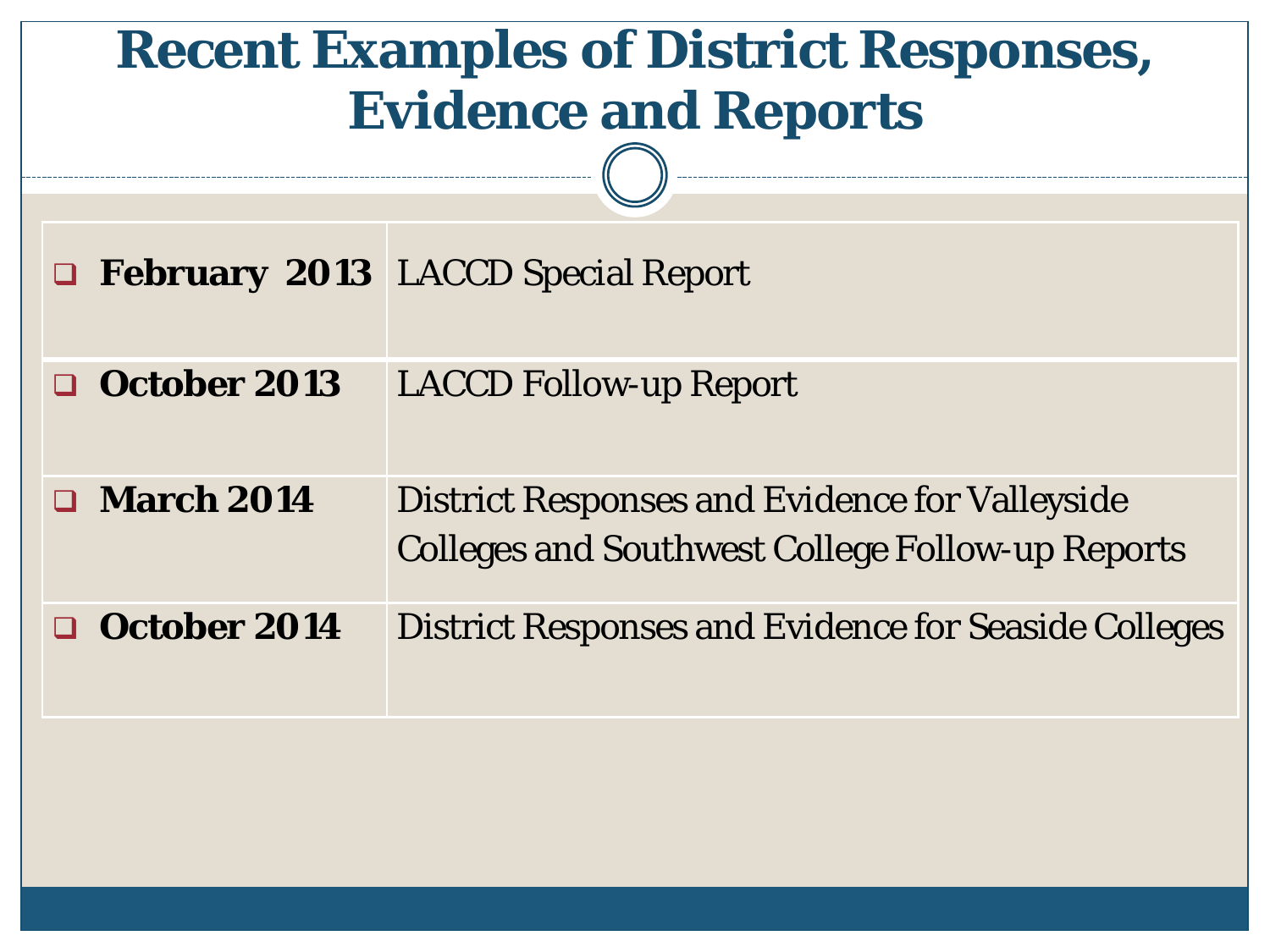## **Seaside Report – November 2014**

### November 2014 LACCD Progress Report on Accreditation Team Recommendations for **Seaside Colleges**

#### **DISTRICT RECOMMENDATION 1**

In order to meet the Standards and Eligibility Requirements, the Teams recommend that the District actively and regularly review the effectiveness of the construction bond oversight structure and the progress in the planned lifting of the moratorium to ensure the financial integrity of the bond programs, and the educational quality of its institutions as affected by the delays of the planned facilities projects (Standard III.B.1.a; III.D.2.a; IV.B.1.c; Eligibility Requirements 17 and 18).

#### **Status - RESOLVED**

The ACCJC accepted the District's activities in response to this recommendation on February 7, 2014, stating that "...LACCD has provided evidence that it has addressed District Recommendations 1 and 2..." (ACCJC letter, February 7, 2014)

#### **District Actions Leading to Resolution**

When this recommendation was received in July 2012, the District was already in the process of improving its bond oversight and the fiscal integrity of the program; however, the visiting team identified areas needing improvement for the District to fully meet the Standards and Eligibility Requirements.

The District had already formed an Independent Review Panel in April 2011. The Panel issued a report on the District's Building Program which included 17 recommendations covering diverse areas including: sustaining the maintenance and operations (M&O) cost of new buildings, training on ethical considerations, creation of an Executive Director of Facilities position, imposing a moratorium, modifying the college/district management structure, program costs and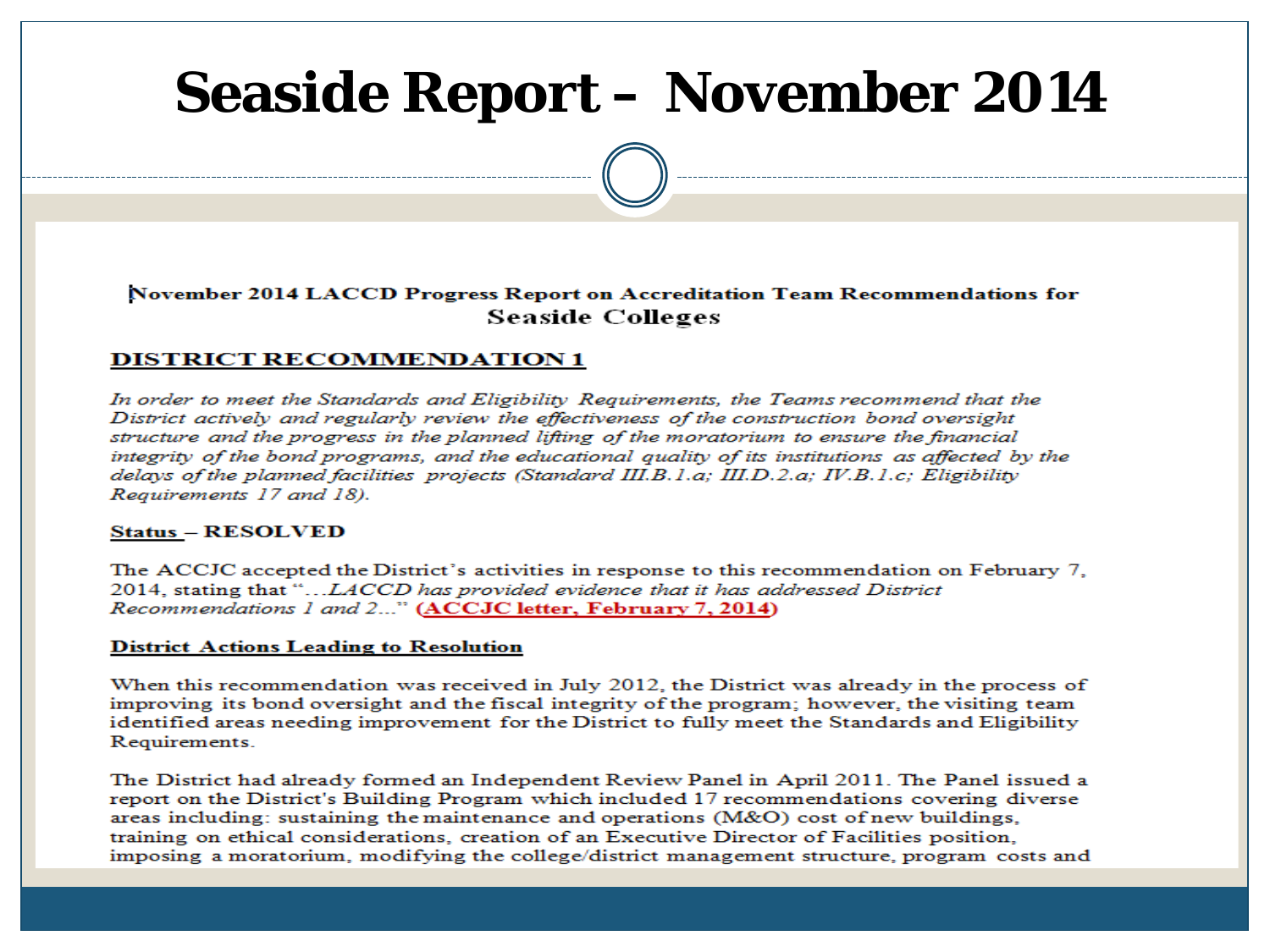### **File Management Problem**

- □ District provided individual reports/responses to each college as their cycle came up (Seaside, Valleyside, Cityside)
- $\Box$  Three different cycles = three different sets of evidence, provided at staggered intervals
- Hard copies of evidence were included as appendices to each document, however:
	- $\triangleright$  No cross-referencing system, or way to track evidence files that were used in multiple reports
	- New ACCJC requirements: evidence must be provided electronically
	- Over 128 subsections of the new Accreditation Standards (June 2014) must be responded to **with evidence**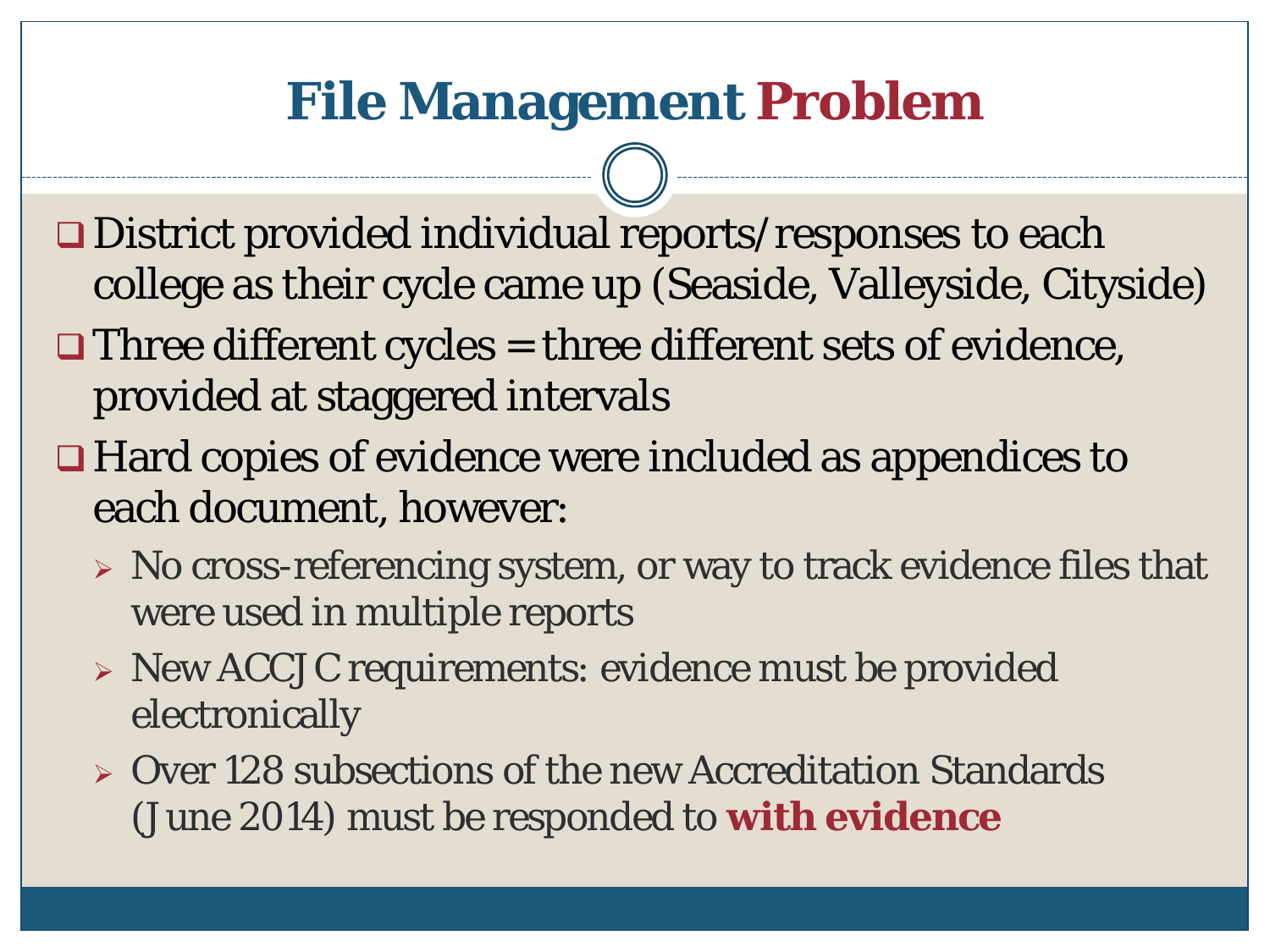Convert all District evidence files to pdf documents

- Create new District Intranet site (uses SharePoint software)
- Hyperlink evidence in Accreditation reports Cross-reference all previous evidence against individual standards
- **□ Create separate evidence folders for each new** Standard subsection (29 Standard subsections and counting) that the District is responding to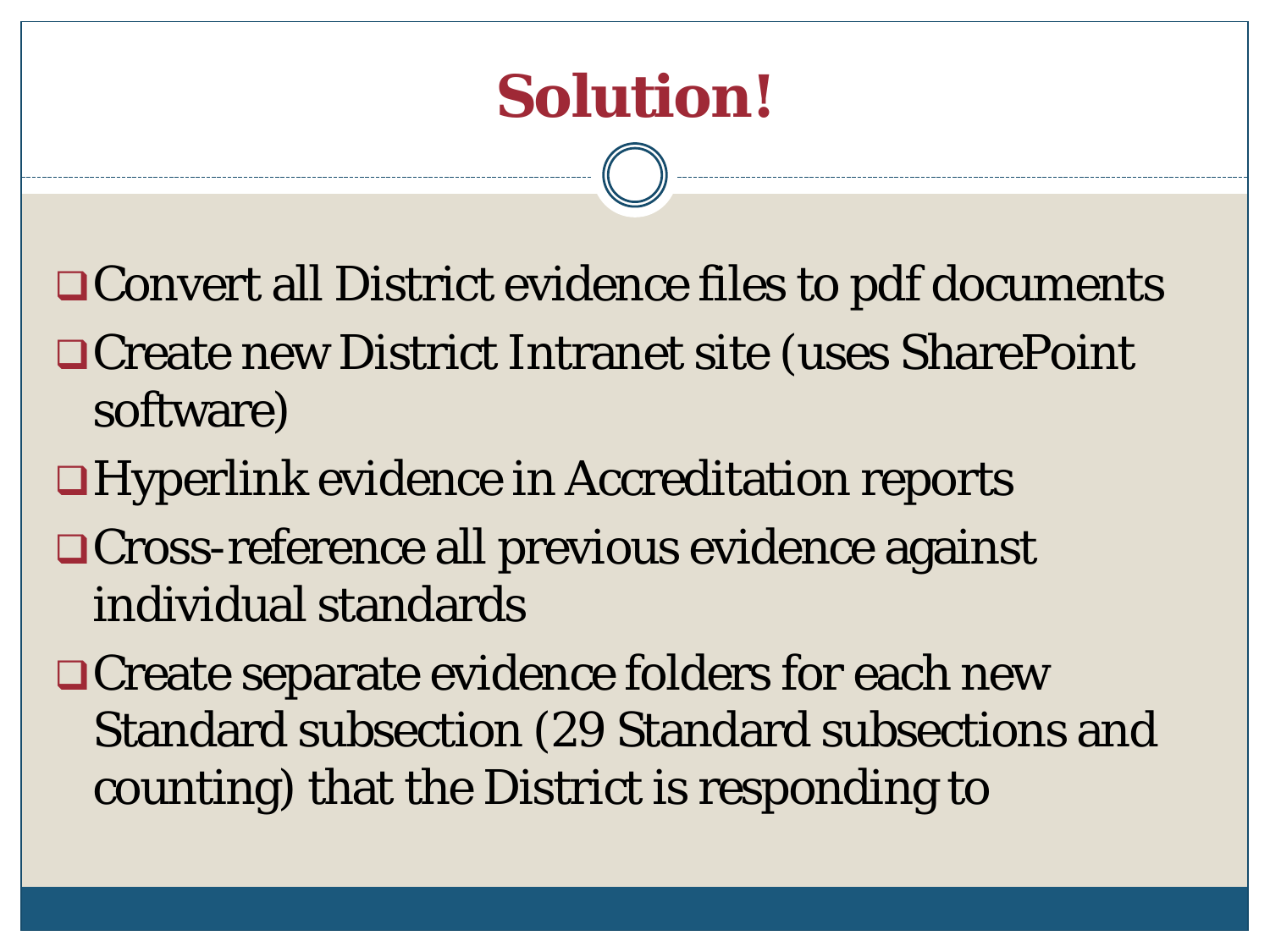## **Accreditation Evidence Files Now Available from Any District Computer**

- Reports with responses to past District recommendations (currently available for Seaside Colleges)
- Evidence files (pdf format) for all District recommendations and Accreditation Standards subsections
- DPAC identified college and District evidence sources for the 128 subsections of the four Standards
- Evidence will be cross-referenced across Standard subsections and District recommendations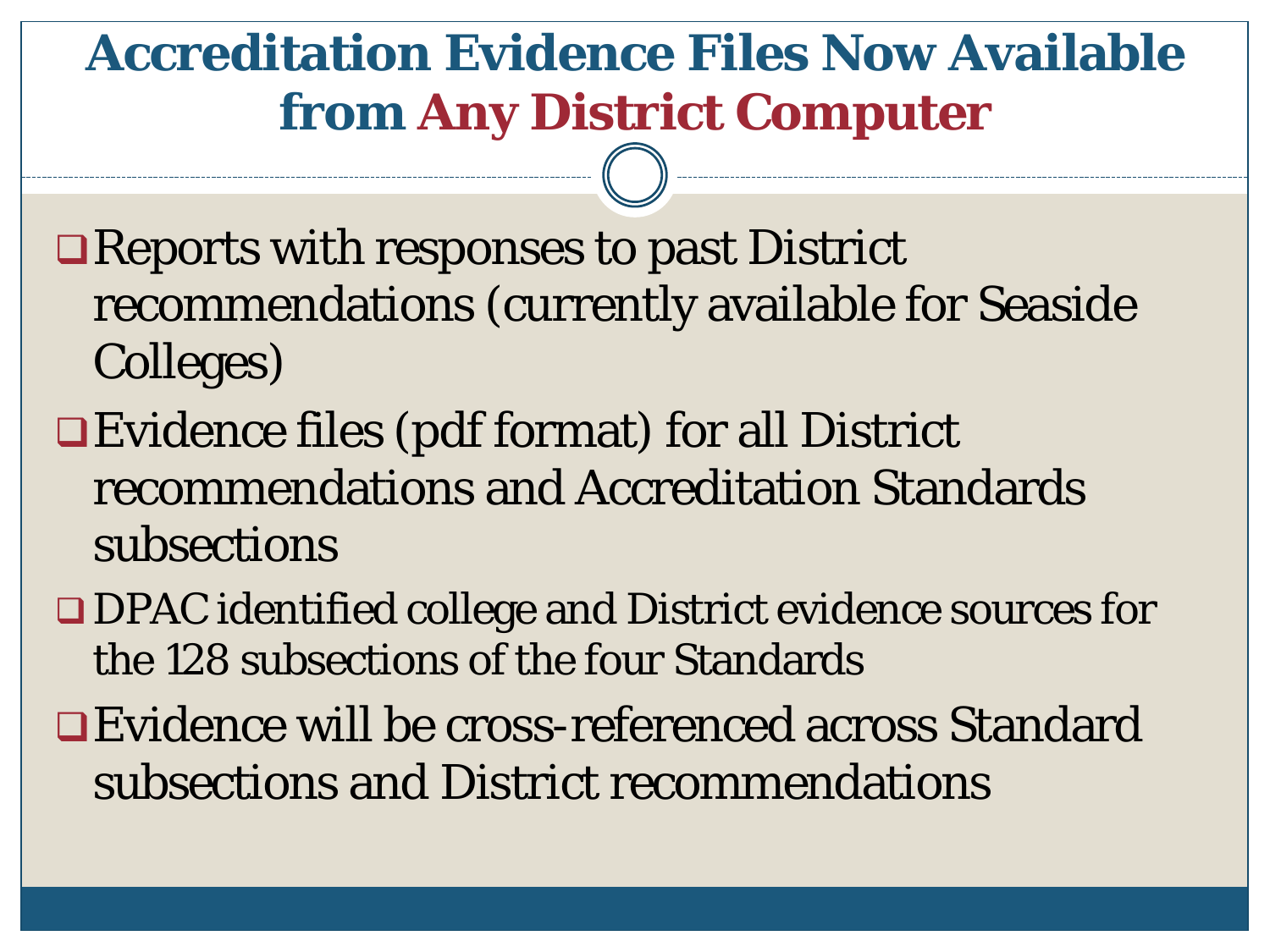#### **Sample of DPAC-Identified Evidence Sources**Accreditation·Standards¶ Breakdown·by·College/District·Evidence¶ =-Need-to-revisit-for-additional-evidence¶ I.A. Missioni **DISTRICTH COLLEGEN** 1. The mission describes the institution's broad-·- Mission Statement¶ · District Mission Statement educational purposes, its intended student population, ·- College Effectiveness· · College Effectiveness· the types of degrees and other credentials it offers, and Report¶ Reports¶ its-commitment-to-student-learning and-student-· Functional Map¶ · Program Review¶ ·- ESC-Program-Review & achievement.¤ ·-Resource Request· 2. The institution uses data to determine how effectively itprioritization (Process) **SAOs-1** ·- Meeting Minutes (College, · Student Survey¶ is accomplishing its mission, and whether the mission. council, Ed. Planning, etc.) · Budget Alloc. Model || directs institutional priorities in meeting the educational-· SLO Evaluation 1 ·- Board Minutes ( minutes . needs of students to 3. The institution's programs and services are aligned.  $\cdot$ -Catalogue¶ for approval) · - Update District Mission¶ • Website¶ with its mission. The mission guides institutional decision-· College Planning· · DPAC Minutes 1 making, planning, and resource allocation and informs. Handbook-/-Educational-· IE (Board) Minutes¶ institutional-goals-for-student-learning and-achievement¤ Master Plan - 1 · All Gov. Committee 4. The institution articulates its mission in a widely. ·· BSI·reports, agendas, · Minutes (DAS, SSIC, A+D¶ published statement approved by the governing board. outcomes¶ ·-Scorecard report¶ The mission statement is periodically reviewed and-\*-Board-Rules¶ updated as necessary.¤ ∙ AtD¶ ·· SSSP, Student Equity Plans¶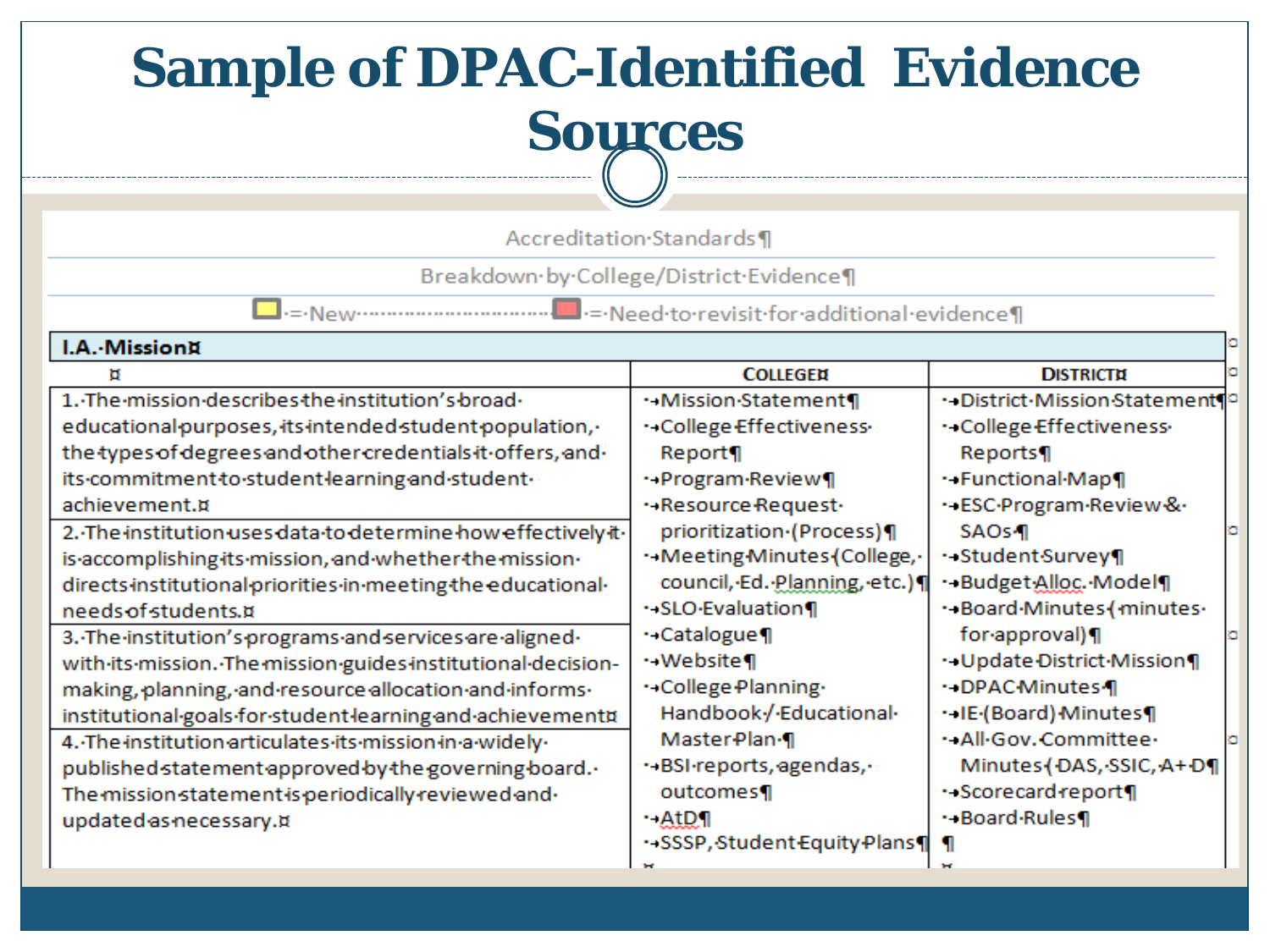# **New District Intranet: spidev.laccd.edu**

Only accessible from a district-networked computer

College-based users have been sent a new login and password for the District's new Intranet website

District users can access the new Intranet website using their regular computer login and password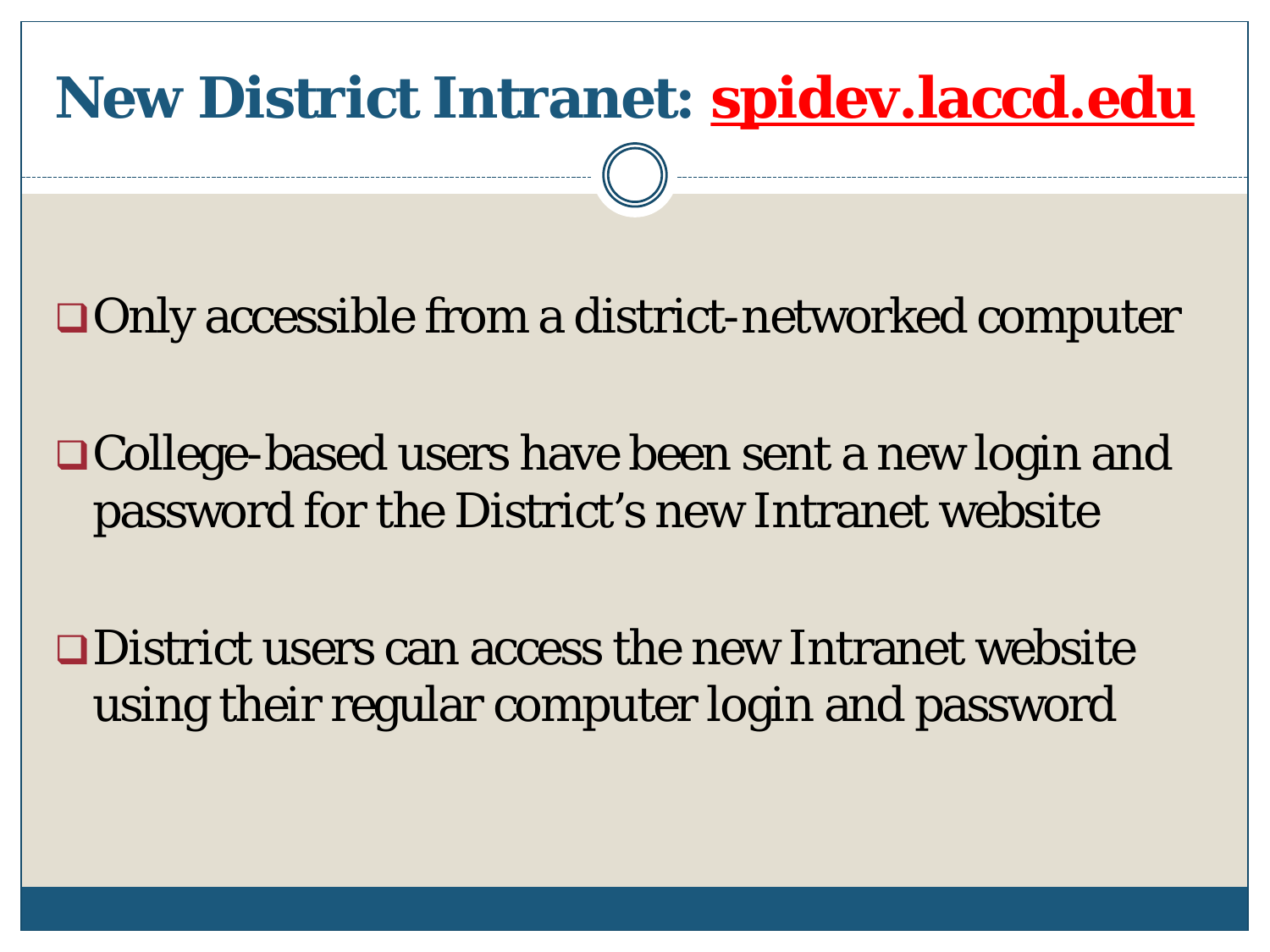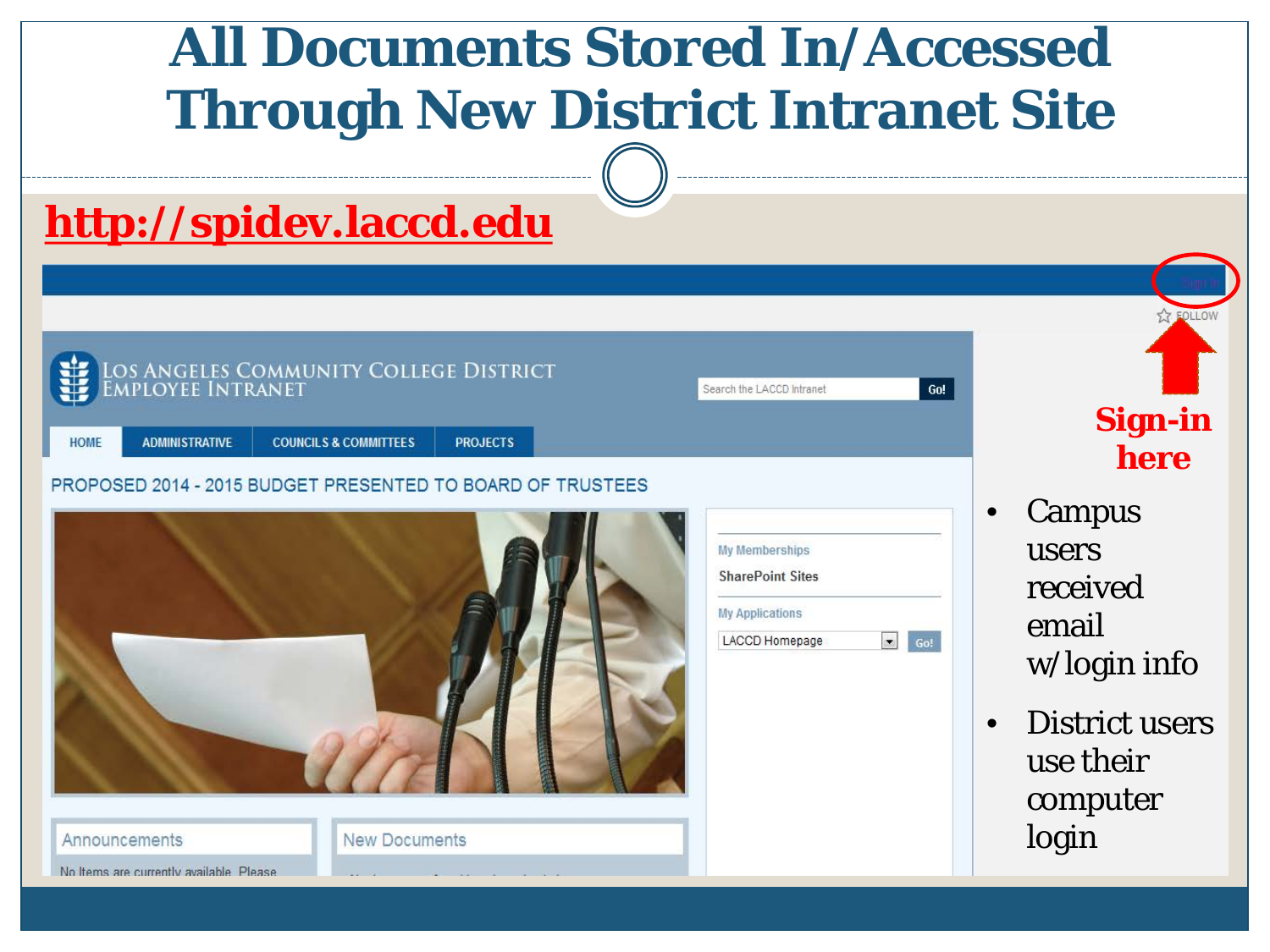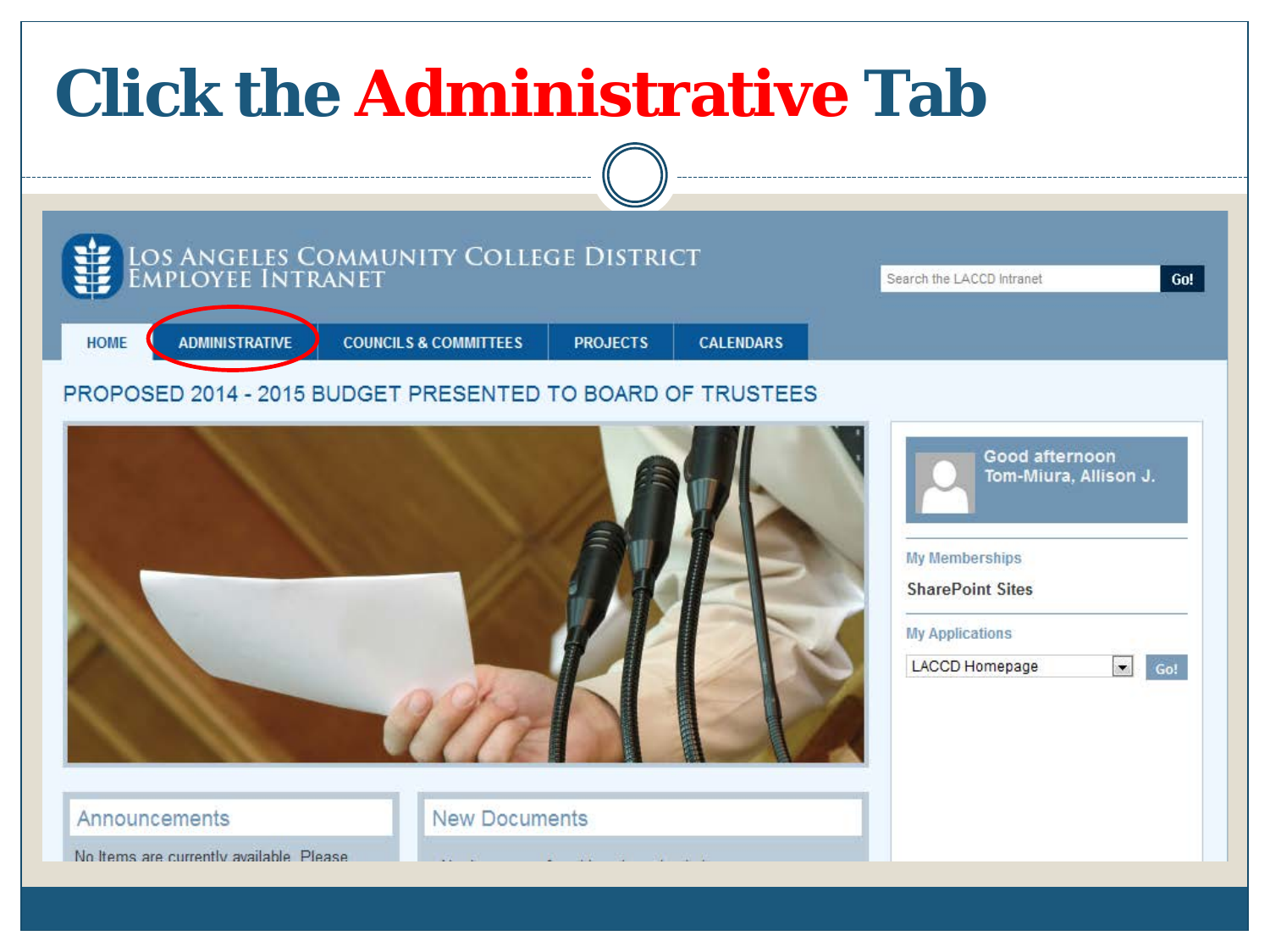## **Click the Accreditation Link**

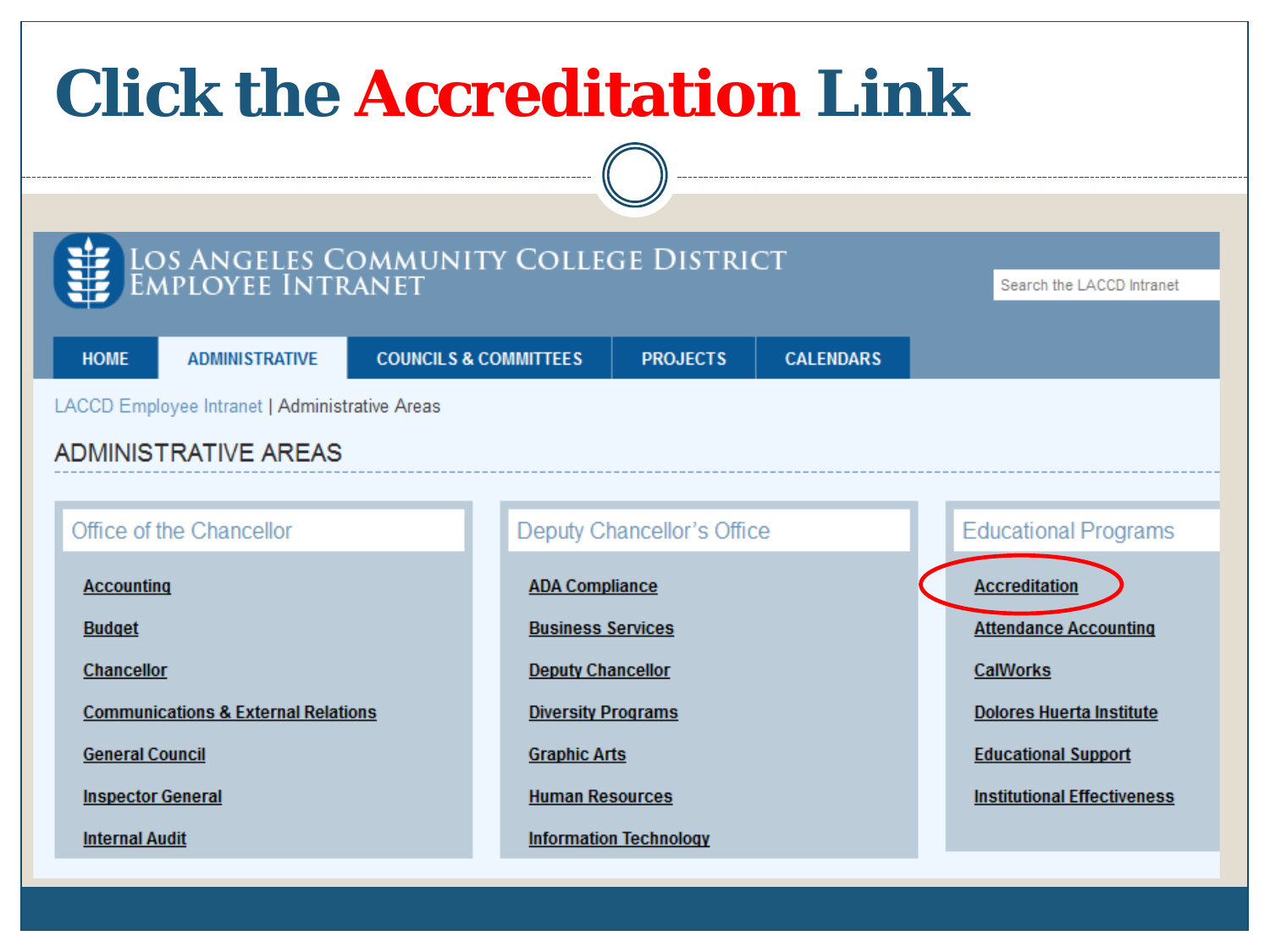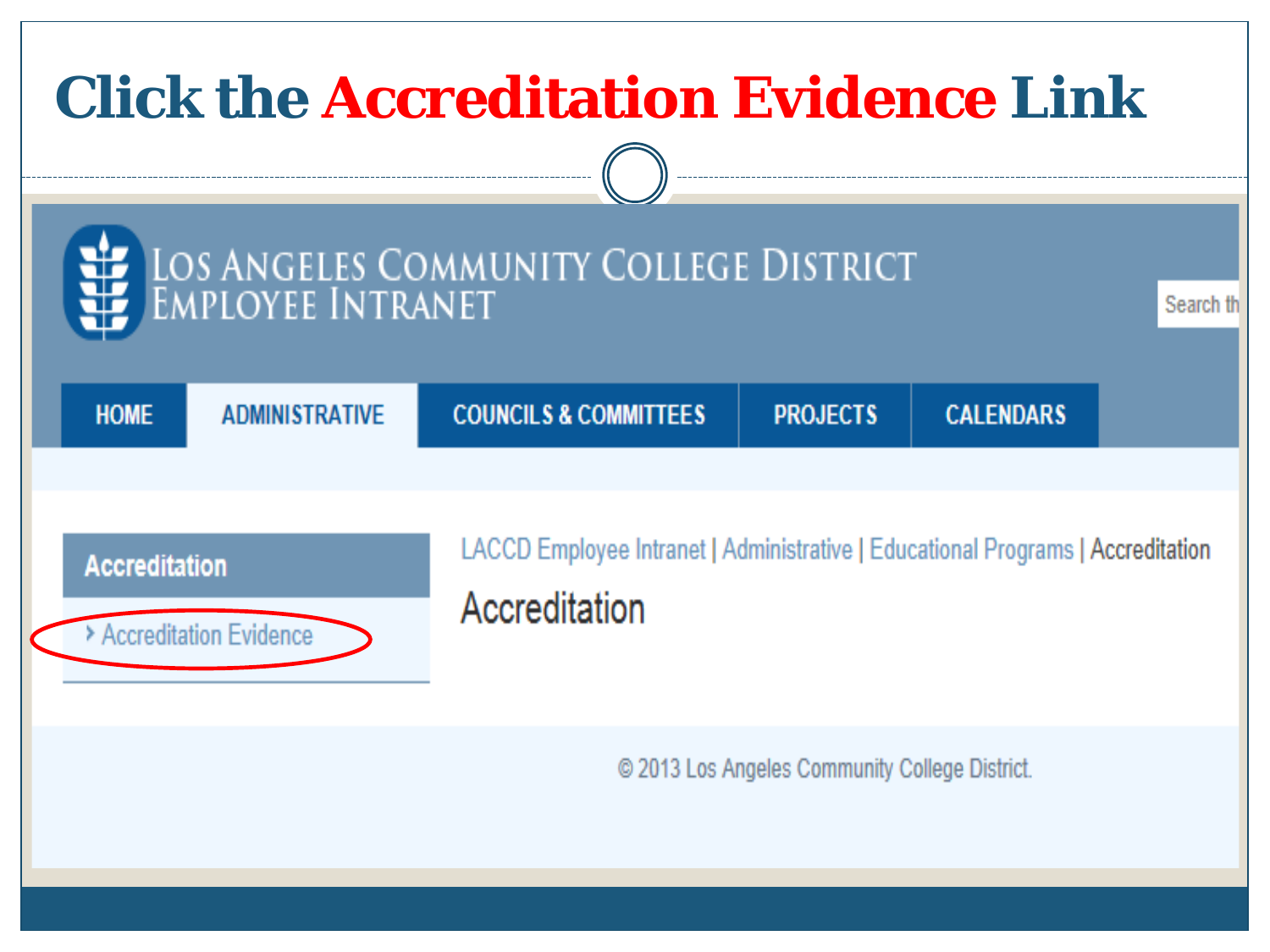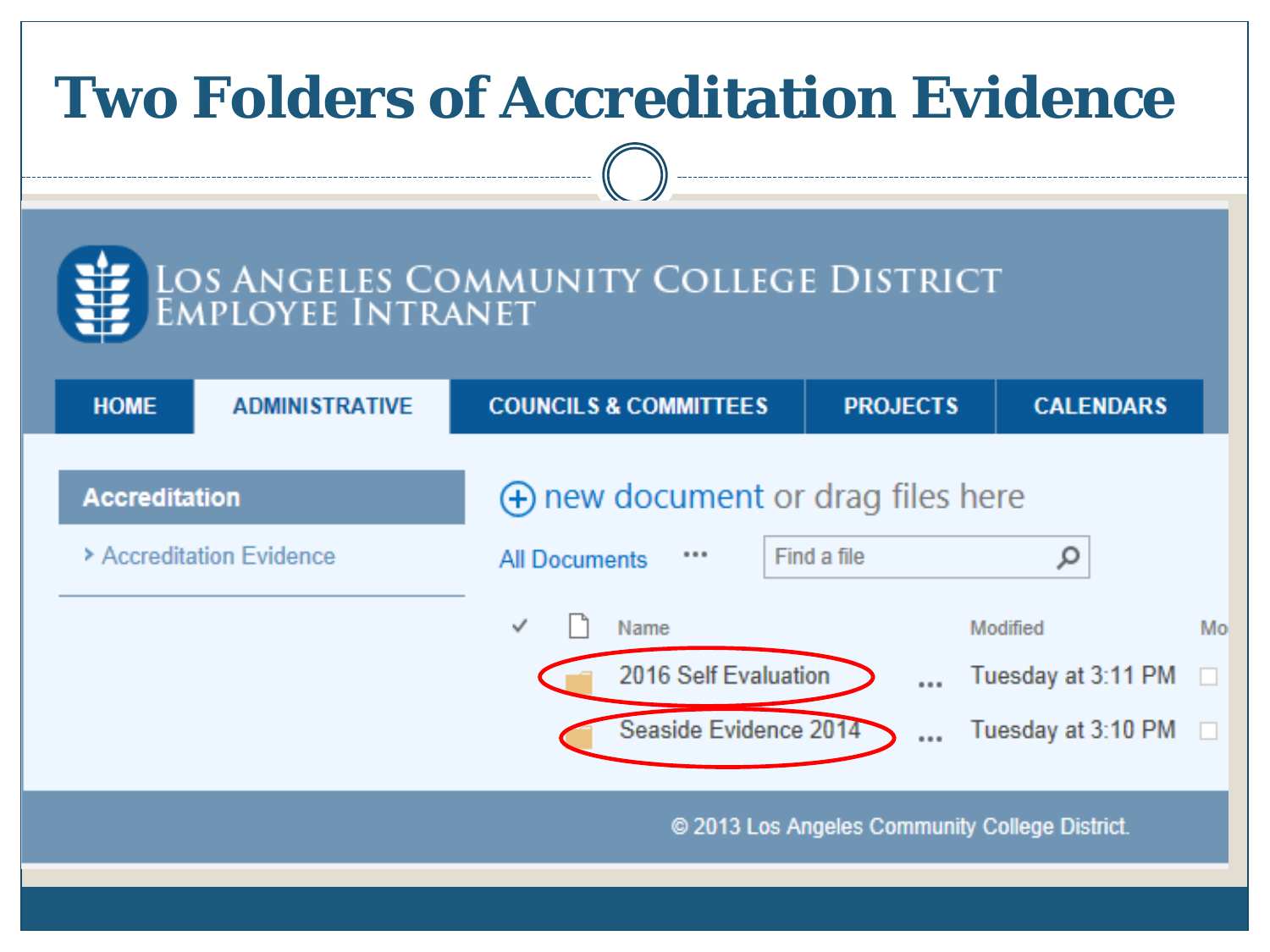## **2014 Seaside Evidence is Organized by Recommendation**

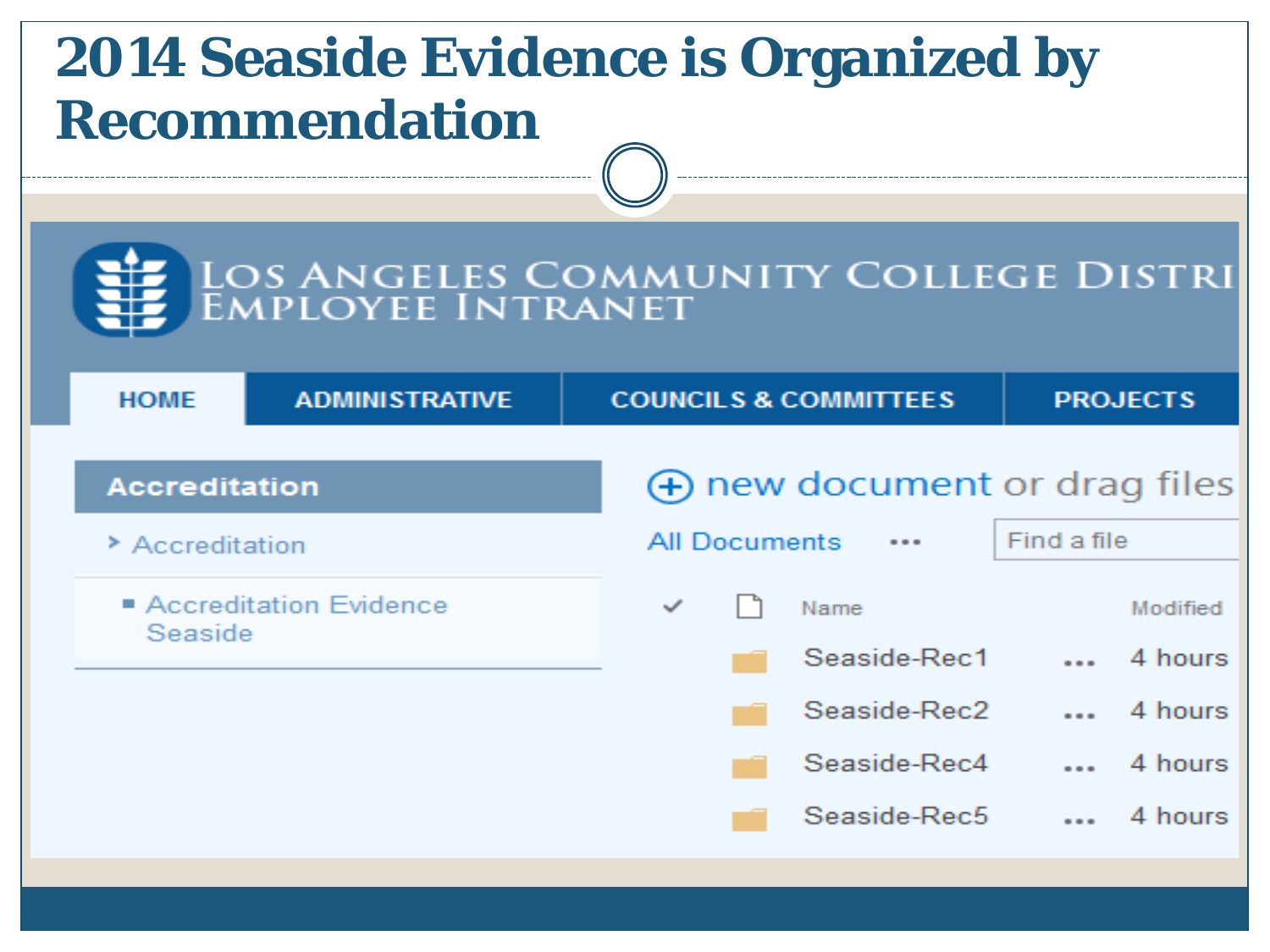| <b>2014 Seaside PDF Evidence Files</b>                    |                                                                                                                                         |                                  |                                                     |                                                          |  |
|-----------------------------------------------------------|-----------------------------------------------------------------------------------------------------------------------------------------|----------------------------------|-----------------------------------------------------|----------------------------------------------------------|--|
|                                                           |                                                                                                                                         |                                  |                                                     |                                                          |  |
| OS ANGELES COMMUNITY COLLEGE DISTRICT<br>MPLOYEE INTRANET |                                                                                                                                         |                                  |                                                     |                                                          |  |
|                                                           |                                                                                                                                         |                                  |                                                     |                                                          |  |
| <b>ADMINISTRATIVE</b><br><b>HOME</b>                      |                                                                                                                                         | <b>COUNCILS &amp; COMMITTEES</b> | <b>PROJECTS</b>                                     | <b>CALENDARS</b>                                         |  |
| Accreditation                                             |                                                                                                                                         |                                  | <b>(+)</b> new document or drag files here          |                                                          |  |
| > Accreditation                                           | <b>All Documents</b>                                                                                                                    |                                  | Find a file                                         | ∞                                                        |  |
| Accreditation Evidence<br>Seaside                         |                                                                                                                                         | Name                             |                                                     |                                                          |  |
|                                                           | 圖                                                                                                                                       |                                  |                                                     | ACCJC Action Letter July 3 2013 - all colleges and DO ** |  |
|                                                           | 國                                                                                                                                       |                                  | ACCJC Letter to District Office 2-7-2014 **         |                                                          |  |
|                                                           | 騷                                                                                                                                       |                                  | ACCJCVistingTeamSpecialEvalReport-May2.2013 #       |                                                          |  |
|                                                           | 國                                                                                                                                       | 7 23 2014 **                     | <b>AECOMCustodial Services Enhancement Program-</b> |                                                          |  |
|                                                           | $F_{\rm eff}^{\rm aff}$                                                                                                                 |                                  | AECOMEnergy Presentation-8.20.2014 **               |                                                          |  |
|                                                           | 國<br>AECOMFacilities Life Cycle Review-5.28.2014 **<br>國<br>AllTrustees EthicsCerts-2013 **<br>轀<br>BoardMtgAgenda-FPD1-p39-8.6.2014 ** |                                  |                                                     |                                                          |  |
|                                                           |                                                                                                                                         |                                  |                                                     |                                                          |  |
|                                                           |                                                                                                                                         |                                  |                                                     |                                                          |  |
|                                                           | 壇<br>BoardMtgAgenda-p59-61-8.21.2013 **                                                                                                 |                                  |                                                     |                                                          |  |
|                                                           | 國                                                                                                                                       |                                  | BoardMtgMinutes-BT2-p2-3-8.21.2013 ※                |                                                          |  |
|                                                           | 國                                                                                                                                       |                                  | BoardMtgMinutes-FPD1-p5-8.6.2014 **                 |                                                          |  |
|                                                           | 國                                                                                                                                       |                                  | BoardRulerevision-17002-17004-9.11.13 ※             |                                                          |  |
|                                                           | 國                                                                                                                                       |                                  | Chancellors-directive 152-4.26.2012 *               |                                                          |  |
|                                                           | 壇                                                                                                                                       |                                  | Change Order Memorandum-6.16.2014 **                |                                                          |  |
|                                                           | pdF                                                                                                                                     |                                  | CollegeBudgetRecovervPlan-6 17 2014 *               |                                                          |  |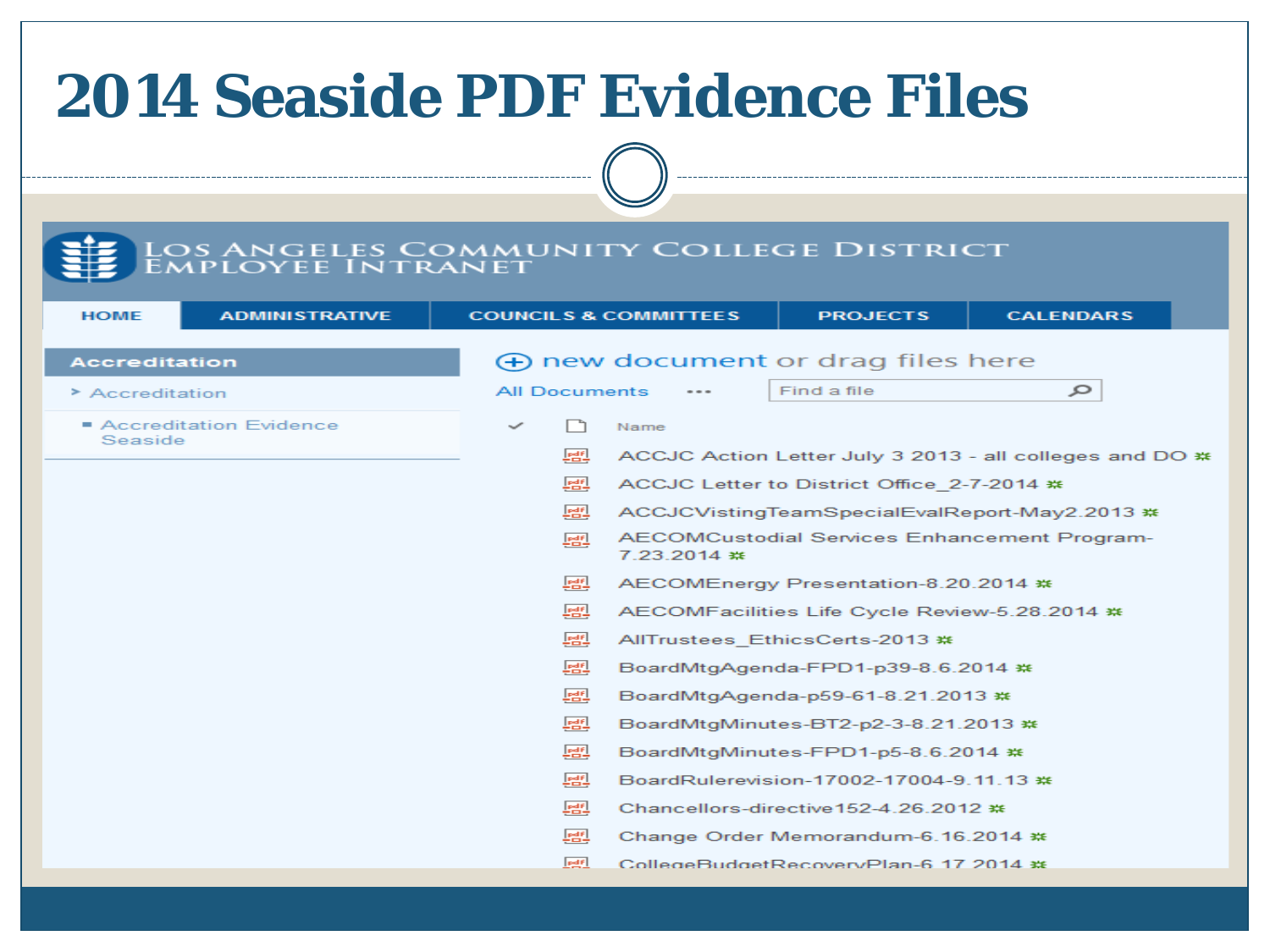## **Seaside Evidence Cross-Listing (90+ documents)**

| #  | <b>Document Date</b> | <b>Insert Function Title</b>       | <b>Description/Notes</b>     | <b>Author</b>                     | <b>District Rec#</b> |
|----|----------------------|------------------------------------|------------------------------|-----------------------------------|----------------------|
| 1  | 2/7/2014             | <b>ACCJC</b> letter                |                              | <b>ACCJC</b>                      | Seaside #1,          |
|    |                      |                                    |                              |                                   | #2. Pt. 1a           |
| 2  | 1/4/2012             | Independent Review Panel Report    |                              | Independent                       | Seaside #1, Pt.      |
|    |                      |                                    |                              | <b>Review Panel</b>               | 1a                   |
| 3  | 4/1/2013             | District Special Report to ACCJC   |                              | <b>District</b>                   | Seaside #1.          |
|    |                      |                                    |                              |                                   | #2. Pt. 1a           |
| 4  | 5/2/2013             | <b>ACCJC Visiting Team Report</b>  |                              | <b>ACCJC</b>                      | Seaside #1, Pt.      |
|    |                      |                                    |                              |                                   | 1b                   |
| 5  | 7/3/2013             | <b>AACJC</b> letter                |                              | <b>ACCJC</b>                      | Seaside #1, Pt.      |
|    |                      |                                    |                              |                                   | 1b                   |
| 6  | 10/15/2013           | District Follow-up Report          |                              | LACCD                             | Seaside #1, Pt.      |
|    |                      |                                    |                              |                                   | 1 <sub>b</sub>       |
| 7  | 8/21/2013            | Board meeting agenda (p.59 & 61)   | Notice of action item on     |                                   | Seaside #1, Pt.      |
|    |                      |                                    | changing names of committees |                                   | 1 <sub>b</sub>       |
|    |                      |                                    |                              |                                   |                      |
| 8  | 8/21/2013            | Board meeting minutes, BT2, p. 2-3 | Approval of Comm No. BT2     | Board of Trustees Seaside #1, Pt. |                      |
|    |                      |                                    | Amend Board Rule Chapter III |                                   | 1 <sub>b</sub>       |
|    |                      |                                    | Article VI Committees of the |                                   |                      |
|    |                      |                                    | <b>Board of Trustees</b>     |                                   |                      |
| 9  | 9/16/2013            | RFP for Bond Program Monitor       |                              | LACCD                             | Seaside #1, Pt.      |
|    |                      |                                    |                              |                                   |                      |
| 10 | 5/31/2014            | <b>LACCD CPM KPIs</b>              |                              |                                   | Seaside #1, Pt.      |
|    |                      |                                    |                              |                                   | 2                    |
| 11 | 7/10/2014            | <b>Risk Overview</b>               |                              | <b>LACCD Facilities</b>           | Seaside #1, Pt.      |
|    |                      |                                    |                              | Director's Report                 | 2                    |
| 12 | 4/30/14              | FMP&OC Mtg Minutes                 | Change order policy          |                                   | Seaside #1, Pt.      |
|    |                      |                                    | presentation                 |                                   | 2                    |
| 13 | 6/16/2014            | Change order memo                  |                              | James O'Reilly                    | Seaside #1, Pt.      |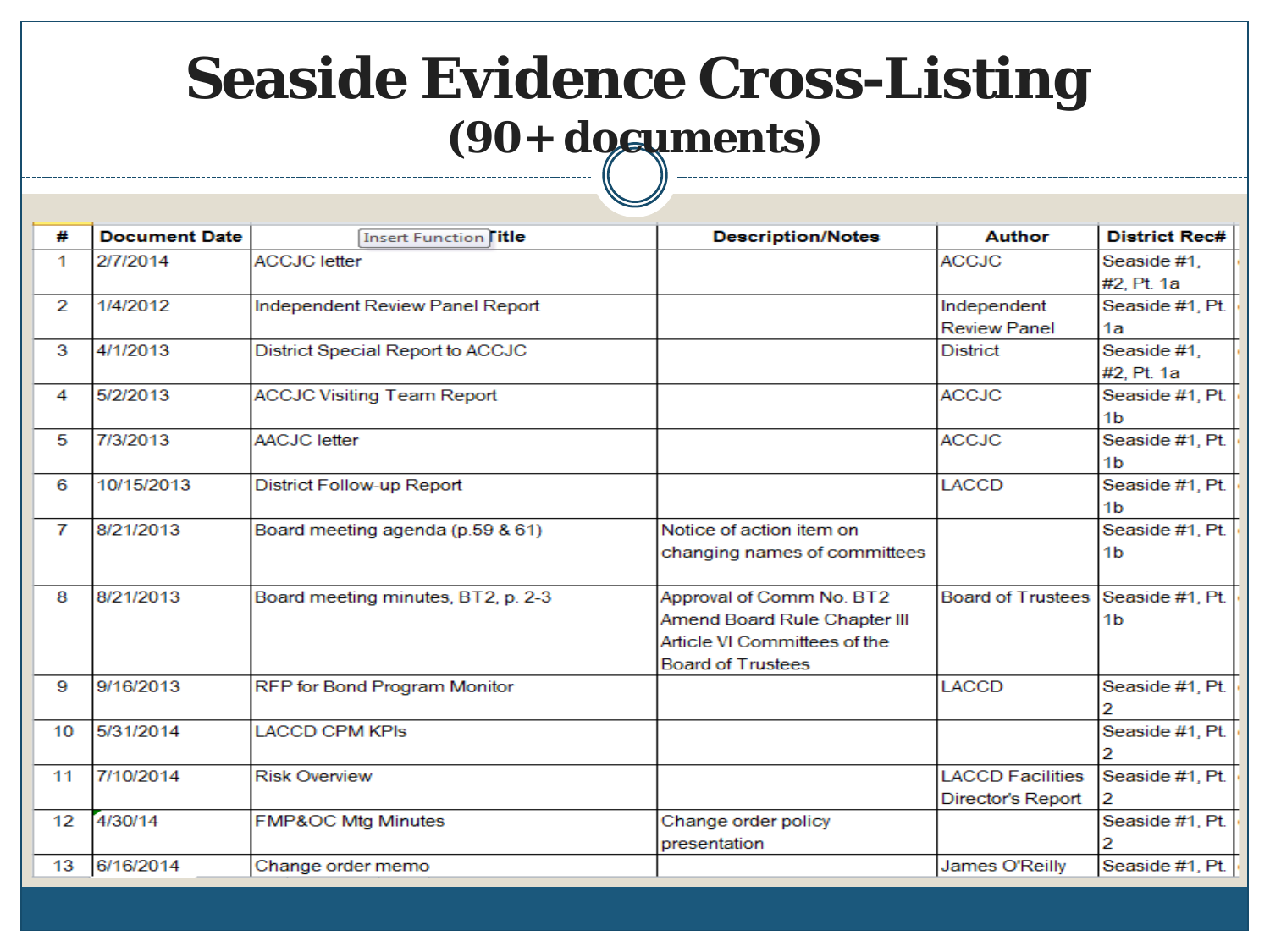### **Folders for District's 29 Standard Subsections for the 2016 Self Evaluation Report**LOS ANGELES COMMUNITY COLLEGE<br>EMPLOYEE INTRANET **ADMINISTRATIVE HOME COUNCILS & COMMITTEES (+)** new document or Accreditation > Accreditation Evidence **All Documents** Find **Name** StandardIII B4 StandardIII D10 StandardIII D11 StandardIII D12 StandardIII D13 StandardIII D14 StandardIII D5 StandardIII D8 StandardIII D9 StandardIV C1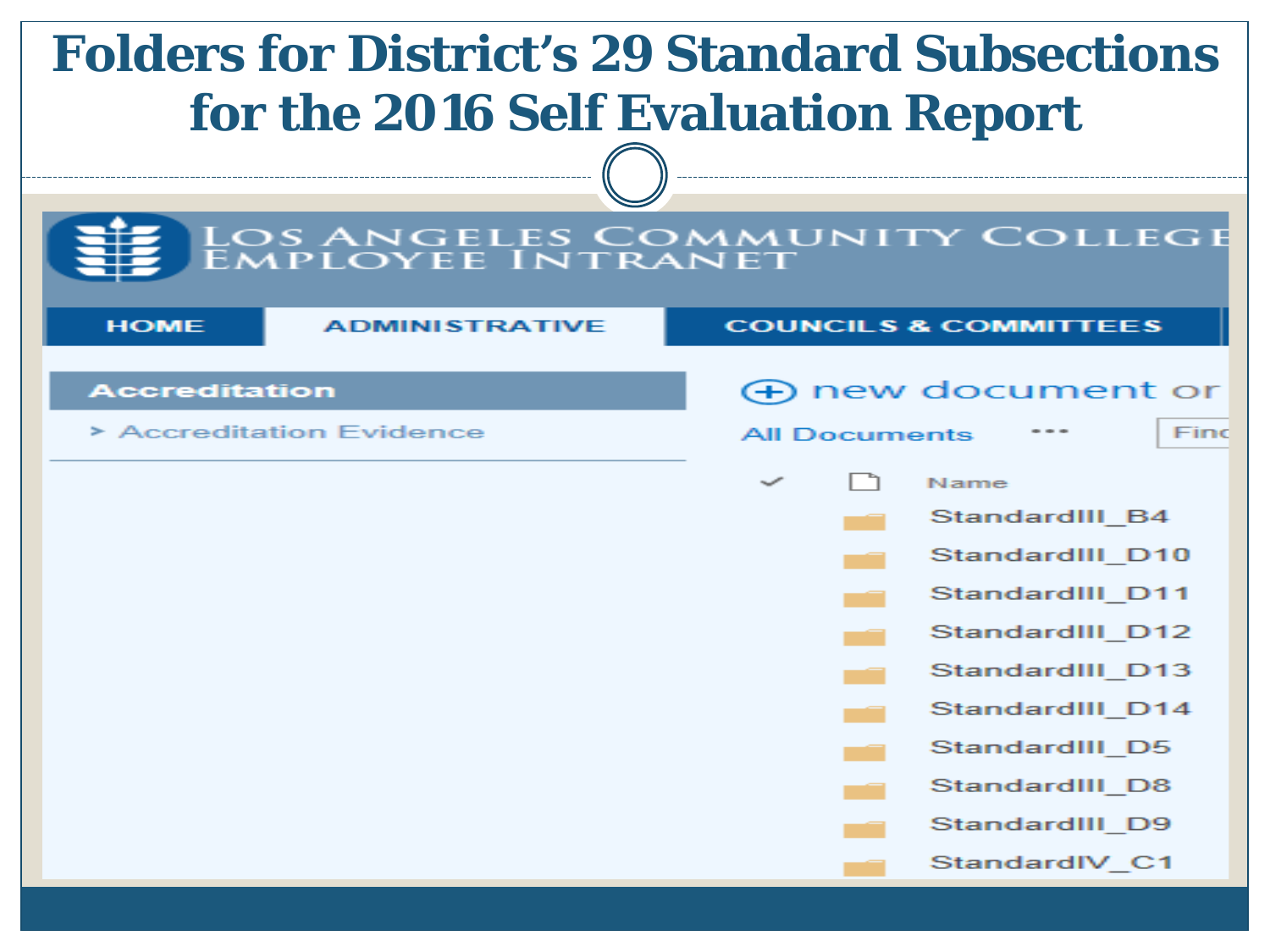| <b>LACCD Accreditation Intranet Users (80+)</b> |               |                   |                             |  |
|-------------------------------------------------|---------------|-------------------|-----------------------------|--|
|                                                 | # First Name: | <b>Last Name:</b> | Group:                      |  |
|                                                 | <b>Nabil</b>  | Abu-Ghazaleh      | <b>Presidents list</b>      |  |
| $\overline{2}$                                  | Michael       | Allen             | DPAC & ALO lists            |  |
| $\mathfrak{Z}$                                  | Mary-Jo       | Apigo             | <b>DPAC</b> list            |  |
| $\overline{4}$                                  | Anna          | Badalyan          | <b>DPAC</b> list            |  |
| 5                                               | Leticia       | <b>Barajas</b>    | DPAC & ALO lists            |  |
| 6                                               | Adriana       | <b>Barrera</b>    | <b>DO Senior Staff list</b> |  |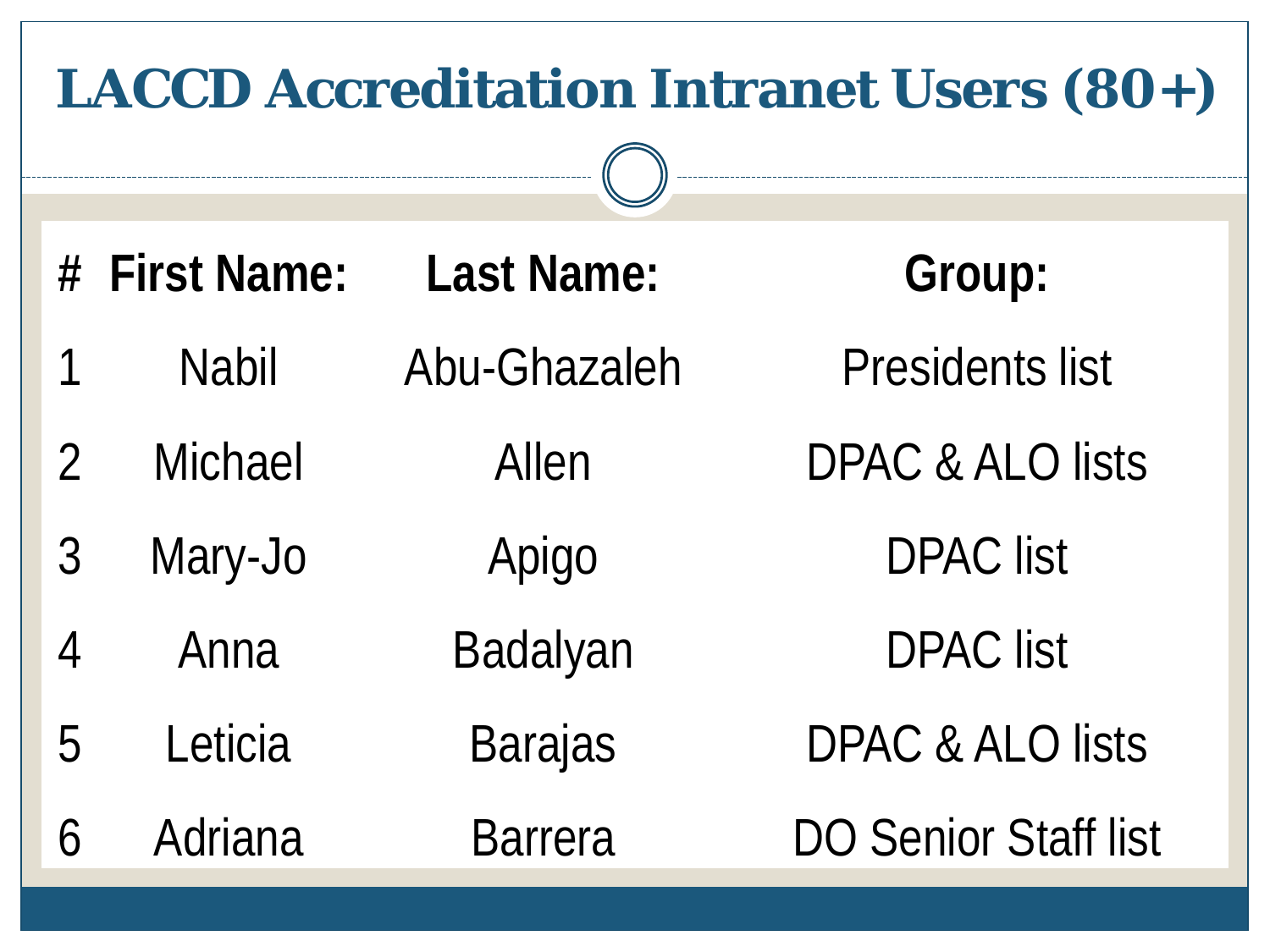## **Timeline & Next Steps for Accreditation Evidence**

- **Late December**  Users received usernames, passwords and information direction on accessing the site
- **January/February**  Preview and training on accessing accreditation evidence documents and reports on SharePoint
- **Ongoing**  2016 District Self Evaluation evidence files are being uploaded regularly